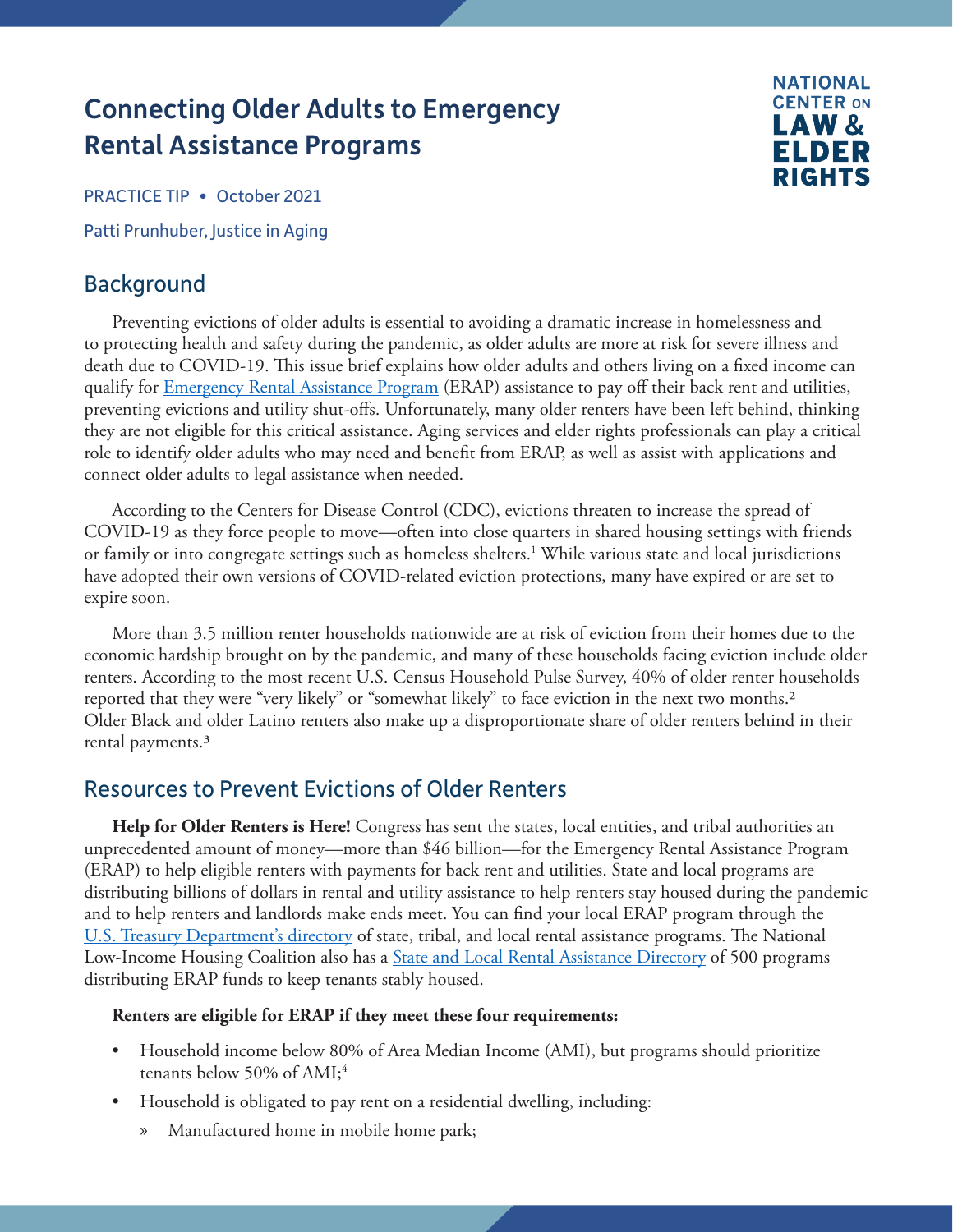- <span id="page-1-0"></span>» Tenants in subsidized housing; and
- » SRO's, and in some states, residents of board and care facilities;
- At least one member of the household qualified for unemployment, had reduced income, incurred significant costs **or experienced other COVID-related financial hardship** (see below);
- Can demonstrate a risk of homelessness or housing instability.[5](#page-4-0)

#### Practice Tip

ERAP assistance is available even if you are not facing eviction. You only need to be behind in your rental or utility payments.

State and local programs have discretion to require landlords to waive fees; forgive some percentage of the back rent; condition funds on providing certain tenant protections, such as not evicting the tenant for non-payment for a certain time period; or prioritize lower-income and/or more vulnerable tenants, such as older adults.

## What Types of Help Can Eligible Households Receive?

ERAP funds are available to cover rent, utilities and home energy costs, and other housing expenses incurred after March 13, 2020. There is a maximum of 18 months of benefits that can be paid. It can include both arrears and, at the discretion of the local agency distributing funds, prospective payments. Tenants who received earlier payments of up to 12 months under the first ERA Program may still receive payments up to the 18-month benefit cap.

ERAP can also be used to pay for back rent owed on a place that is no longer occupied, relocation expenses such as rental security deposits, and rental application and screening fees if it will help the tenant be able to move to a new unit.<sup>6</sup> Individuals who are currently experiencing homelessness can qualify for this assistance to move into a new unit. Utilities that are eligible for payment include electricity, gas, water and sewer, trash removal, internet, and energy costs that are paid separately by the tenant.<sup>7</sup>

## People Living on a Fixed Income can Qualify for ERAP Assistance

Many people incorrectly assume that people living on fixed incomes have not suffered financial hardship due to COVID, but this is often untrue. Older renters, people with disabilities, and others living on fixed income can qualify for ERAP assistance by demonstrating that they have experienced significant costs or other financial hardship during or due to—directly or indirectly—the pandemic, which should be liberally interpreted[.8](#page-4-0) Consider for example, the older renter who:

- Was working part-time pre-pandemic and was laid off, had their hours reduced, or had to leave their job;
- Lives in a household where someone else in the household experienced a loss of income or significant new expenses;
- Lost access to free food, meals, or free medical clinics; or
- Had additional expenses to get food/medication delivered or to avoid using public transit.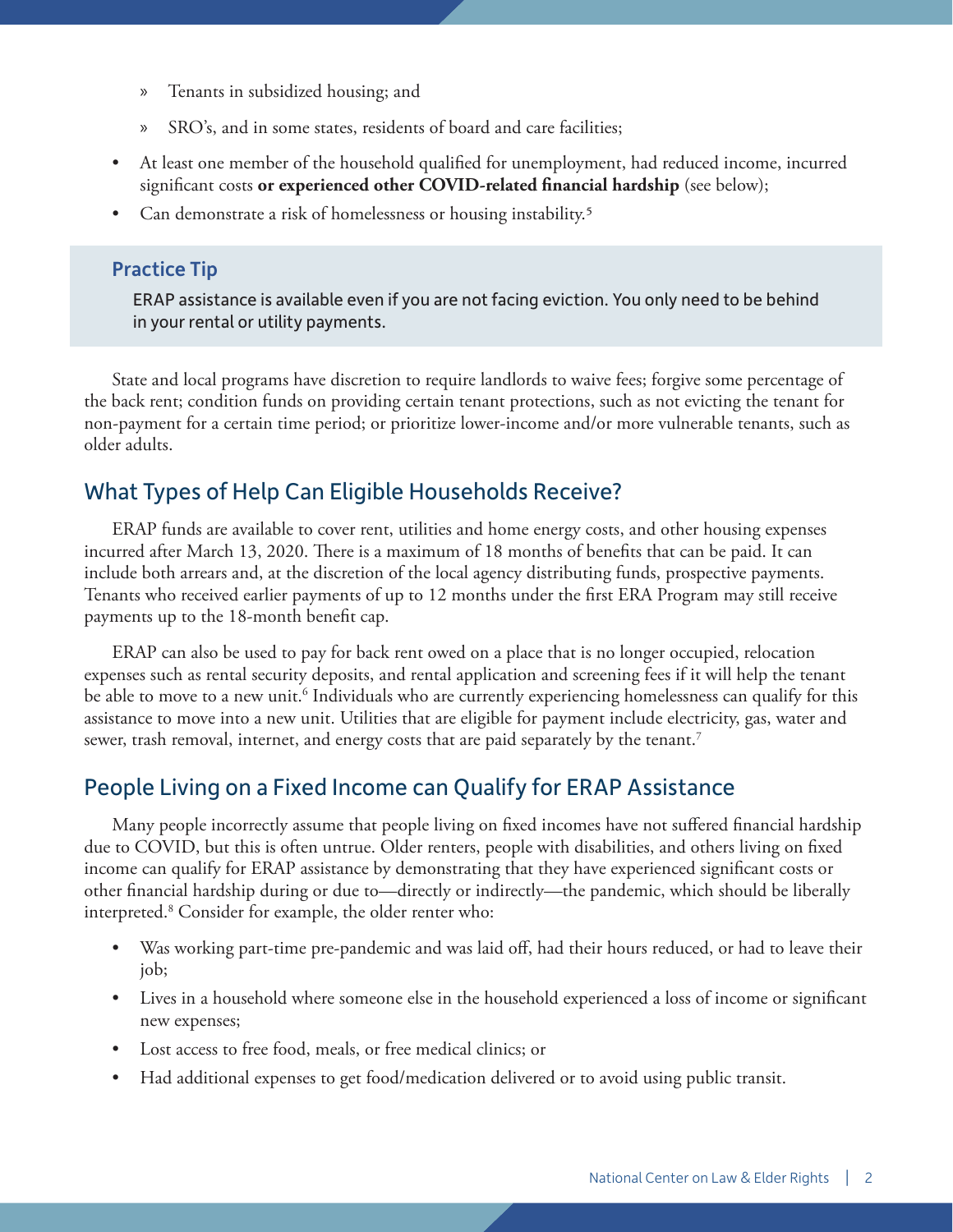#### <span id="page-2-0"></span>Practice Tip

Remember, there are no immigration restrictions on ERAP eligibility. Also, receiving ERAP assistance has no bearing on public charge determinations. ERAP should be streamlined to eliminate barriers

Local ERAP programs are encouraged to eliminate documentation barriers for applicants, including allowing applicants to self-certify the accuracy of much of the required information. This is especially true for establishing COVID-related financial hardship, the risk of homelessness or housing instability, and irregular or zero income. Here are some [sample self-attestation forms](https://home.treasury.gov/policy-issues/coronavirus/assistance-for-state-local-and-tribal-governments/emergency-rental-assistance-program/promising-practices/forms) that local programs have used.

In most cases, the back rent is paid directly to the landlord. What if the landlord won't accept payment or won't fill out the paperwork? Whether the landlord is required to accept ERAP payments and stop an eviction action varies from state to state. If the landlord is refusing to accept ERAP payment, the case should be referred to your <u>local legal services provider</u>. If the landlord is not returning the needed paperwork to receive the funds, then programs are allowed to pay the back rent directly to the tenant, and the tenant can pay the landlord.

## Outreach and Engagement to Improve ERAP Access for Older Adults

What are the barriers that might deter or prevent older adults from applying for ERAP? These challenges include a lack of knowledge that the program exists or that they might qualify, the digital divide that makes applying more challenging, disability and language access barriers, and a sense of shame or stigma attached to asking for help. Here are a few ways to overcome these barriers:

- Routinely ask your clients about their housing stability/risk of eviction by incorporating standard screening questions during your intake. Here are some sample questions:
	- » Are you behind on your rent payments? How many months?
	- » Have you gotten any eviction threats or notices from your landlord that say you are late on rent (i.e., Notice to Pay Rent or Quit)?
	- » Have you gotten any papers that look like they are from the court?
	- » Are you behind or having trouble paying your water, sewer, light, or oil/gas bill?
	- » Are you going without other necessities, like food or medicine, in order to pay rent?
- Identify and engage trusted community partners to conduct outreach at senior centers, meal sites, libraries, community health clinics, and foodbanks.
- Use plain, destigmatizing language to encourage submission of ERAP applications. For example, "Are you struggling to pay your rent? You're not alone and it's not your fault, Because of COVID, many renters in [your city/town] need a little extra help right now.["9](#page-4-0)
	- » Provide translated materials in languages spoken by older resident populations. For a list of languages and promising practices, see **[LEP.gov](https://www.lep.gov/).**
	- » Utilize [trauma-informed practices](https://ncler.acl.gov/Files/Trauma-Informed-Lawyering.aspx) when working with individuals who are experiencing housing instability or facing eviction. This can be a traumatic experience for people, and advocates should take steps to avoid further harm.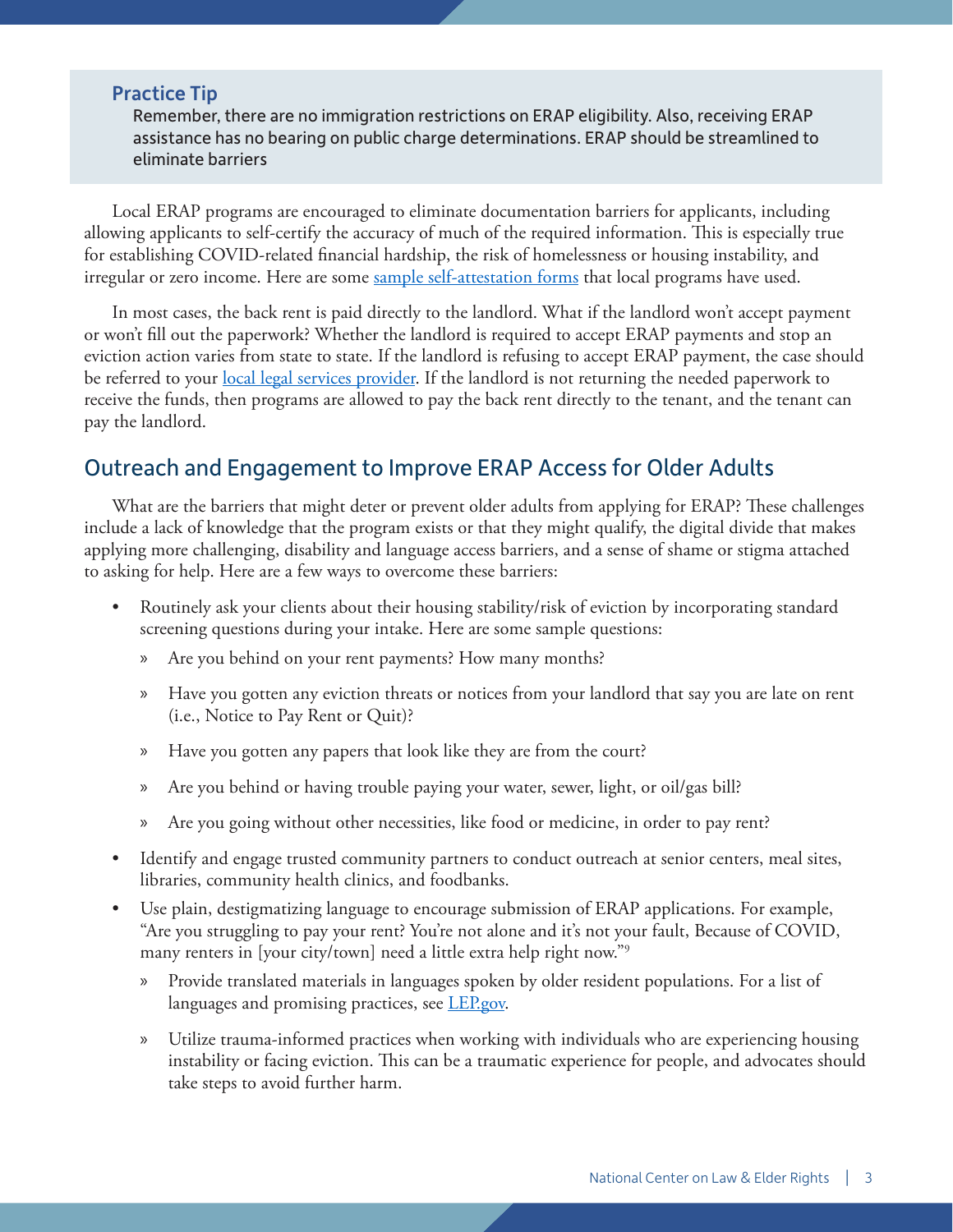- Do community-based outreach:
	- » Reach out to populations at high risk of eviction,
	- » Work closely with local housing advocates and legal aid organizations,
	- » Work with tenants to complete the declaration form for their landlord/court,
	- » Explain that there is no immigration status limitation, and no need for eviction notice,
	- » Provide in-person assistance for people who are not able to navigate the site on their own,
	- » Refer and provide warm hand-off to legal aid for legal representation.

Other state and federal protections to prevent the eviction of older tenants with disabilities are still in place, such as the Americans with Disabilities Act and the Fair Housing Act. These laws mandate that housing providers provide residents with reasonable accommodations. If the provider fails to do this, it may be considered housing discrimination. Reasonable accommodation protections can be powerful tools to prevent the eviction of older adult tenants with disabilities. Learn more from this NCLER Eviction Defense [Chapter Summary.](https://ncler.acl.gov/getattachment/Legal-Training/Eviction-Defense-Ch-Summary.pdf.aspx?lang=en-US)

As the number of evictions starts to rise, we can ensure that older tenants at risk of eviction take advantage of this crucial rental assistance to stay safely and stably housed.

#### Additional Resources

- National Low-Income Housing Coalition's [searchable database](https://nlihc.org/rental-assistance) to find an Emergency Rental Assistance Program near you
- [Consumer Financial Protection Bureau: Find Help with Rent and Utilities](https://www.consumerfinance.gov/coronavirus/mortgage-and-housing-assistance/renter-protections/find-help-with-rent-and-utilities/)
- [U.S. Department of the Treasury: Emergency Rental Assistance FAQs](https://home.treasury.gov/system/files/136/ERA-FAQ-8-25-2021.pdf)
- [NCLER: Emergency Rental Assistance Programs & Other Tools to Prevent Evictions of Older Adult](https://ncler.acl.gov/getattachment/Legal-Training/upcoming_event/Rental-Assistance-Ch-Summary.pdf.aspx?lang=en-US)  **[Tenants](https://ncler.acl.gov/getattachment/Legal-Training/upcoming_event/Rental-Assistance-Ch-Summary.pdf.aspx?lang=en-US)**
- [NCLER: Helping Older Tenants Remain at Home](https://ncler.acl.gov/Files/Helping-Older-Tenants-Remain-at-Home-Chapter-Summa.aspx)
- [Find an Older Americans Act III-B Legal Assistance Provider: ElderCare Locator](https://eldercare.acl.gov/Public/Index.aspx)
- [Find a Legal Services Corporation Legal Aid Provider](https://www.lsc.gov/about-lsc/what-legal-aid/get-legal-help)

Please contact [ConsultNCLER@acl.hhs.gov](mailto:consultncler%40acl.hhs.gov?subject=) for free case consultation assistance, available for professionals assisting older adults. Sign up for our email list and access more resources at [NCLER.acl.gov](https://ncler.acl.gov/).